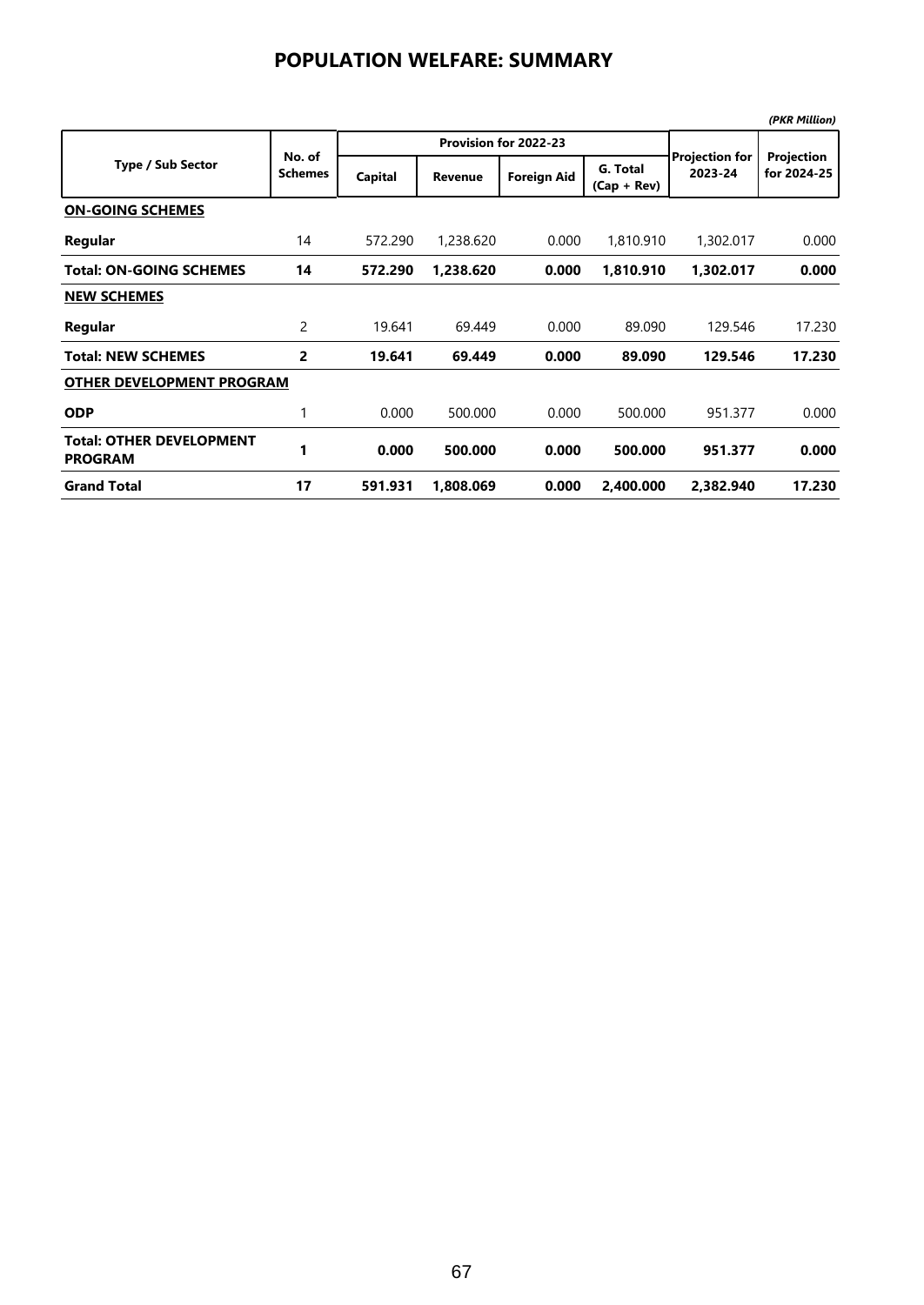## **Population Welfare**

|              |                                                                                                                                                                                                                                                                                                                                                                                                                   |           |                                   |                       |         |                               |                         |         | (PKR Million)                      |
|--------------|-------------------------------------------------------------------------------------------------------------------------------------------------------------------------------------------------------------------------------------------------------------------------------------------------------------------------------------------------------------------------------------------------------------------|-----------|-----------------------------------|-----------------------|---------|-------------------------------|-------------------------|---------|------------------------------------|
| GS           | <b>Scheme Information</b><br>Scheme ID / Approval Date / Location                                                                                                                                                                                                                                                                                                                                                 | Est. Cost | Accum.<br>Exp.<br><b>June, 22</b> | Provision for 2022-23 |         |                               | <b>MTDF Projections</b> |         | Throw fwd                          |
| No           |                                                                                                                                                                                                                                                                                                                                                                                                                   |           |                                   | Cap.                  | Rev.    | <b>G.Total</b><br>(Cap.+Rev.) | 2023-24                 | 2024-25 | <b>Beyond</b><br><b>June, 2025</b> |
| $\mathbf{1}$ | $\mathbf{2}$                                                                                                                                                                                                                                                                                                                                                                                                      | 3         | 4                                 | 5                     | 6       | 7                             | 8                       | 9       | 10                                 |
|              | <b>ON-GOING SCHEMES</b>                                                                                                                                                                                                                                                                                                                                                                                           |           |                                   |                       |         |                               |                         |         |                                    |
| Regular      |                                                                                                                                                                                                                                                                                                                                                                                                                   |           |                                   |                       |         |                               |                         |         |                                    |
| 700          | <b>Construction of Regional Training</b><br>Institute, Faisalabad<br>01091900915 / 03-09-2019 / Faisalabad                                                                                                                                                                                                                                                                                                        | 146.347   | 126.324                           | 20.000                | 0.000   | 20.000                        | 0.000                   | 0.000   | 0.000                              |
| 701          | <b>Establishment of Strategic Planning Unit</b><br>01191900921 / 03-09-2019 / Lahore                                                                                                                                                                                                                                                                                                                              | 139.120   | 55.868                            | 0.000                 | 71.617  | 71.617                        | 0.000                   | 0.000   | 0.000                              |
| 702          | <b>Establishment of Data Center for</b><br><b>Population Planning</b><br>01192102085 / 29-07-2021 / Lahore                                                                                                                                                                                                                                                                                                        | 48.695    | 13.410                            | 0.000                 | 17.888  | 17.888                        | 17.395                  | 0.000   | 0.000                              |
| 703          | <b>Strengthening Services Access and</b><br><b>Management of Family Planning</b><br>Programme in Punjab<br>01372100521 / 09-09-2021 / Punjab                                                                                                                                                                                                                                                                      | 391.659   | 180.995                           | 0.000                 | 101.451 | 101.451                       | 85.312                  | 0.000   | 0.000                              |
| 704          | Advocacy Campaign Leading to Call of<br>Action-Social and Behavior Change<br>01372100537 / 20-10-2021 / Punjab                                                                                                                                                                                                                                                                                                    | 682.000   | 183.610                           | 0.000                 | 249.900 | 249.900                       | 227.675                 | 0.000   | 0.000                              |
| 705          | <b>Uplifting of SDOs (Service Delivery</b><br>Outlets) and Interpersonal<br>Communication<br>01372100538 / 27-07-2021 / Punjab                                                                                                                                                                                                                                                                                    | 94.602    | 40.170                            | 0.000                 | 53.172  | 53.172                        | 0.000                   | 0.000   | 0.000                              |
| 706          | <b>Construction of Population Welfare</b><br>House, Punjab<br>01192100548 / 23-02-2022 / Punjab                                                                                                                                                                                                                                                                                                                   | 1,073.760 | 200.000                           | 500.000               | 0.000   | 500.000                       | 373.760                 | 0.000   | 0.000                              |
| 707          | <b>Strengthening of Integrated Supply</b><br><b>Chain Management Information for</b><br><b>Accurate Commodity Forecast, Supply</b><br>Planning and Visibility.<br>01372100572 / 20-10-2021 / Punjab                                                                                                                                                                                                               | 882.760   | 63.330                            | 0.000                 | 408.266 | 408.266                       | 357.109                 | 0.000   | 0.000                              |
| 708          | Involvement of Imams and Khateebs to<br><b>Promote Family Planning</b><br>01382000966 / 01-10-2020 /<br>Attock, Bhakkar, Chiniot, Hafizabad, Jhang<br>,Kasur,Layyah,Muzaffargarh,Okara,Raja<br>npur                                                                                                                                                                                                               | 237.000   | 103.337                           | 0.000                 | 100.000 | 100.000                       | 0.000                   | 0.000   | 0.000                              |
| 709          | <b>Establishment of Adolescent Health</b><br><b>Centers in 24 Family Health Clinics</b><br>attached with District Headquarter<br><b>Hospitals (2021-23)</b><br>01382100520 / 27-07-2021 /<br>Attock, Bahawalnagar, Bhakkar, Chiniot, H<br>afizabad, Jhang, Jhelum, Kasur, Khanewal<br>,Khushab,Layyah,Lodhran,Mandi<br>Bahauddin, Mianwali, Muzaffargarh, Nank<br>ana<br>Sahib, Narowal, Okara, Pakpattan, Rajanp | 103.749   | 32.300                            | 0.000                 | 51.821  | 51.821                        | 0.000                   | 0.000   | 0.000                              |
|              | ur, Sargodha, Sheikhupura, Toba Tek<br>Singh, Vehari                                                                                                                                                                                                                                                                                                                                                              |           |                                   |                       |         |                               |                         |         |                                    |
| 710          | <b>Pre- Marital Counselling</b><br>01382100539 / 09-09-2021 / Dera Ghazi<br>Khan, Kasur, Layyah, Rawalpindi                                                                                                                                                                                                                                                                                                       | 225.000   | 25.096                            | 0.000                 | 91.870  | 91.870                        | 107.974                 | 0.000   | 0.000                              |
| 711          | <b>Establishment of Model Family Planning</b><br><b>Centers</b><br>01372100568 / 27-07-2021 /<br>Bahawalnagar, Bhakkar, Hafizabad, Jhelu<br>m, Khanewal, Lodhran, Narowal, Okara, Sh<br>eikhupura                                                                                                                                                                                                                 | 145.800   | 21.590                            | 52.290                | 0.000   | 52.290                        | 52.790                  | 0.000   | 0.000                              |